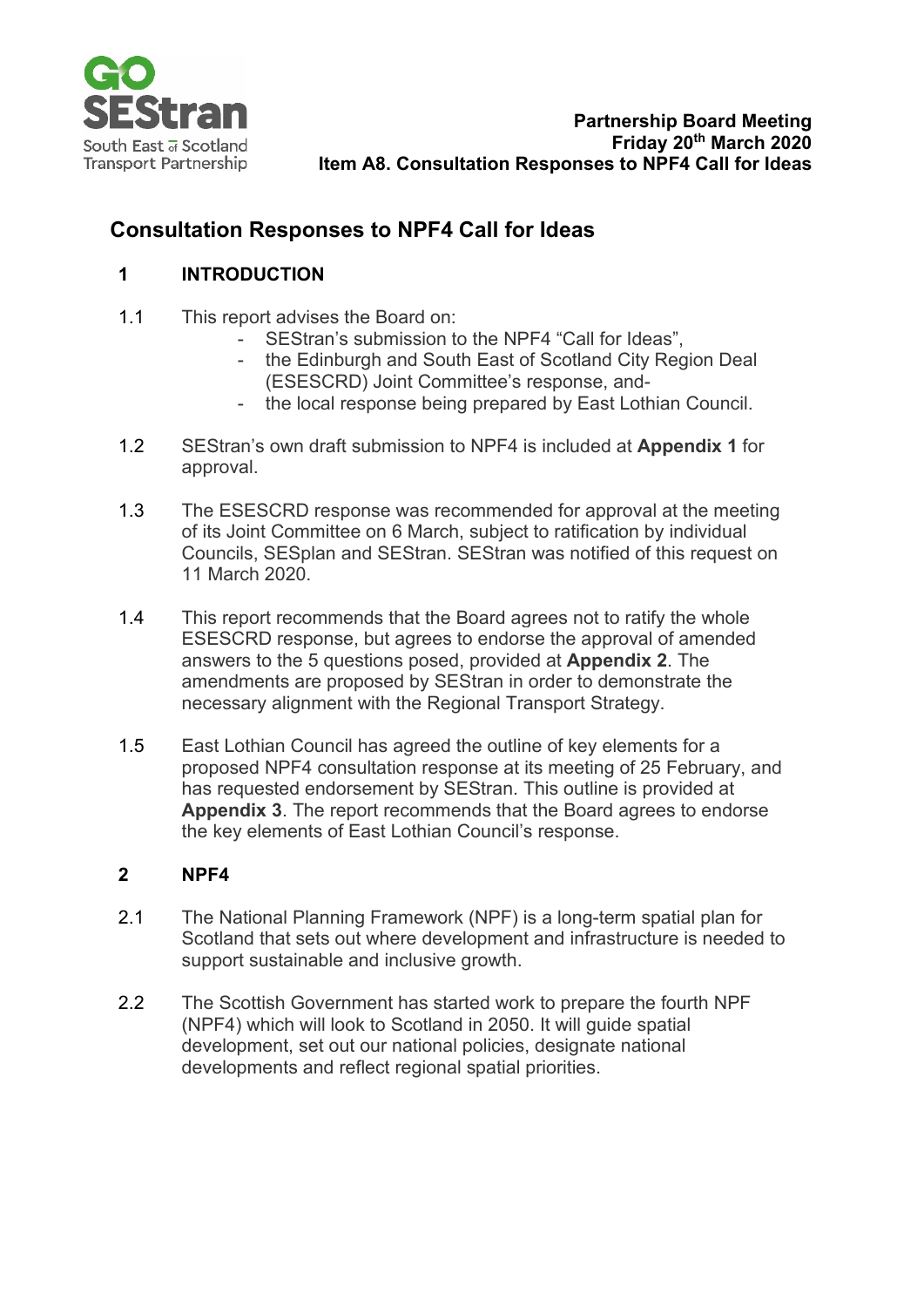- 2.3 NPF4 is expected to look very different from NPF3, with a longer timehorizon, fuller regional coverage and improved alignment with wider programmes and strategies, including on infrastructure and economic investment. In particular, NPF4 will need to align with the outcomes in the National Performance Framework; respond to the shift to inclusive growth; improve health and well-being for the people of Scotland, improve equalities and eliminate discrimination; provide a spatial planning response to the Global climate emergency; provide a renewed focus on rural development including rural repopulation; and give a stronger steer on housing delivery and diversification including the setting of targets on land for housing.
- 2.4 NPF4 will for the first time incorporate Scottish Planning Policy (SPP) and will take on enhanced status as part of the statutory development plan. Research on the operation and effectiveness of the current SPP will be published shortly.
- 2.5 NPF4 will also take into account regional spatial strategies which are likely to be prepared by local authority partnerships.
- 2.6 The Planning (Scotland) Act 2019 includes legislative requirements on the review process, including up to 120 days consideration by the Scottish Parliament. The aim is to carry out intensive early engagement during January to March/April 2020 before laying a draft in Parliament for consultation around September 2020. Public consultation will run alongside Parliament's consideration. Following this formal consultation, the final version will be laid before Parliament in 2021. NPF4 will be approved by Parliament before it is adopted by Scottish Ministers.
- 2.7 NPF4 will be subject to a number of impact assessments including the Fairer Scotland Duty, Strategic Environmental Assessment, Equality Impact Assessment, Islands Impact Assessment, Business and Regulatory Impact Assessment, plus Children's Rights and Well-being Impact Assessment. Key stakeholders and the public will be properly consulted with at key stages in the process.
- 2.8 The NPF4 "Call for Ideas" asks all consultees for answers to five questions (listed below), to be submitted by 31 March 2020.

1. What development will be needed to address climate change?

2. How can planning best support our quality of life, health and wellbeing in the future?

3. What does planning need to do to enable development and investment in our economy so that it benefits everyone?

4. What policies are needed to improve, protect and strengthen the special character of our place?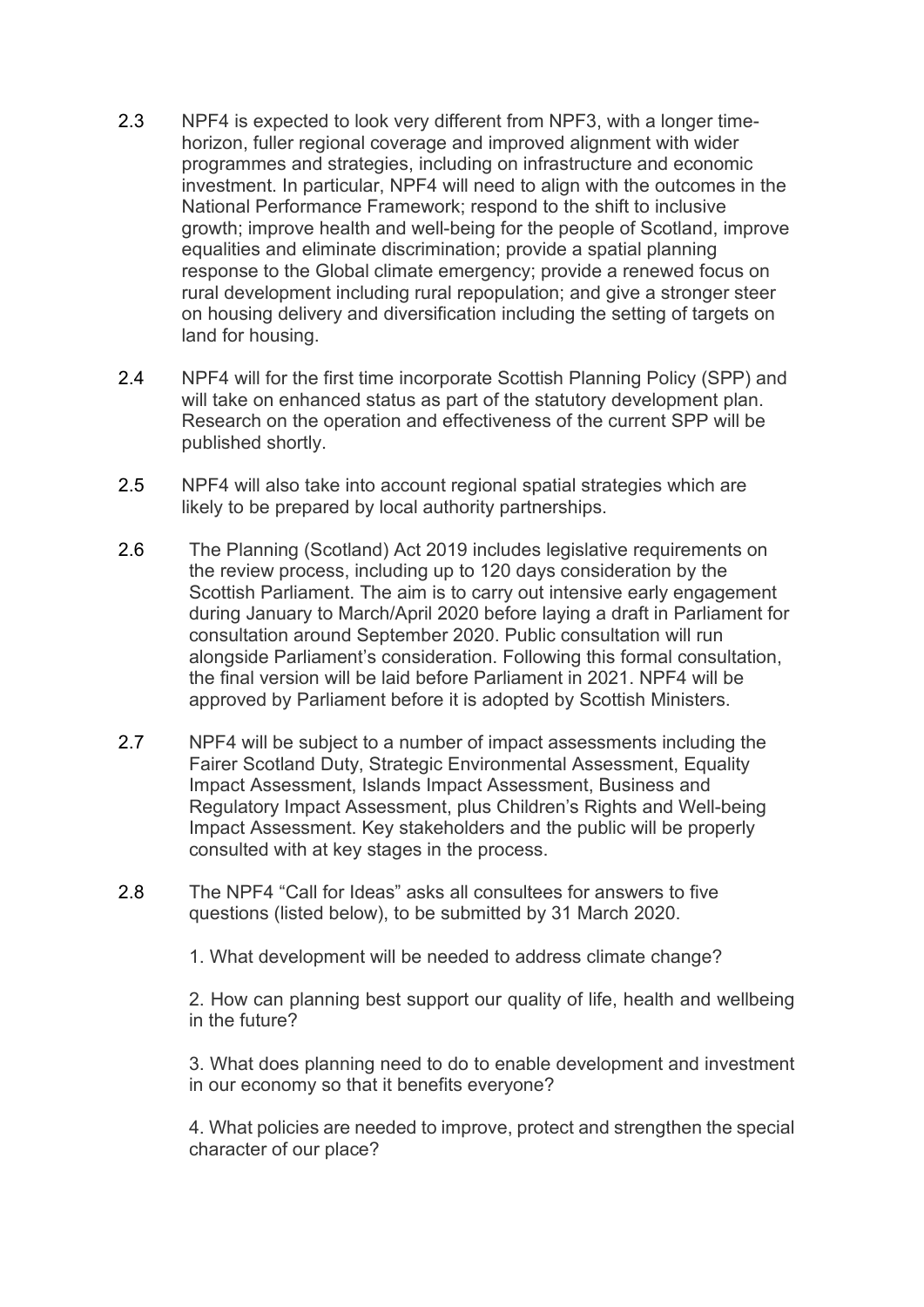5. What infrastructure do we need to build to realise our long term aspirations?

### **3 SESTRAN RESPONSE TO NPF4 "CALL FOR IDEAS" (APPENDIX 1)**

3.1 SEStran's response to NPF4 focuses on encouraging NPF4 to reflect the importance of a demonstrable link between Regional Spatial Strategies and Regional Transport Strategies (RTSs). RTSs provide the statutory framework by which one or more planning authorities can help plan for developments that will help increase regional mobility and improve the efficiency of strategic movement through regions. SEStran's view is that NPF4 developments must reference RTSs priorities in order to help achieve the wider NTS2 priorities.

## **4 ESESCRD RESPONSE**

- 4.1 The Edinburgh and South East Scotland City Region Deal Joint Committee have considered a draft response which incorporates an extensive introduction. The Joint Committee was recommended to approve the response subject to ratification by individual councils, the SESplan Joint Committee and SEStran before it is formally submitted to Government on 31 March 2020. A link to the covering report, including introductory element and response to the five key questions can be found under Background Reading.
- 4.2 The aforementioned introduction, in discussing the desired partnership approach to delivering on the various policies, does not appear to recognise the essential part to be played by the council partners' statutory Regional Transport Strategy (RTS), making it inappropriate to recommend to the SEStran Board that it ratifies the whole document.
- 4.3 However, the ESESCRD response also includes answers to the five questions posed by government in respect of the NPF4 consultation and which could be amended and potentially endorsed by SEStran.
- 4.4 Concurrent with this exercise, there are a number of interrelated processes recently completed or underway which will have a bearing on the emerging NPF4 and which will influence the response to the above questions. These processes include NTS 2, the re-write of the RTS, STPR2, the work of the Infrastructure Commission and the review of regional governance. In respect of future governance, the seven RTPs have promoted the view that transport and planning must be jointly governed at a regional level in the belief that without this joined up arrangement, a sustainable transport policy which will meet the objectives set out NTS 2 will not succeed. In the now clear climate emergency environment this is of paramount importance. The RTPs have further promoted the view that such governance should build on the existing statutory partnerships, independently resourced and managed to be able to provide a truly regional perspective.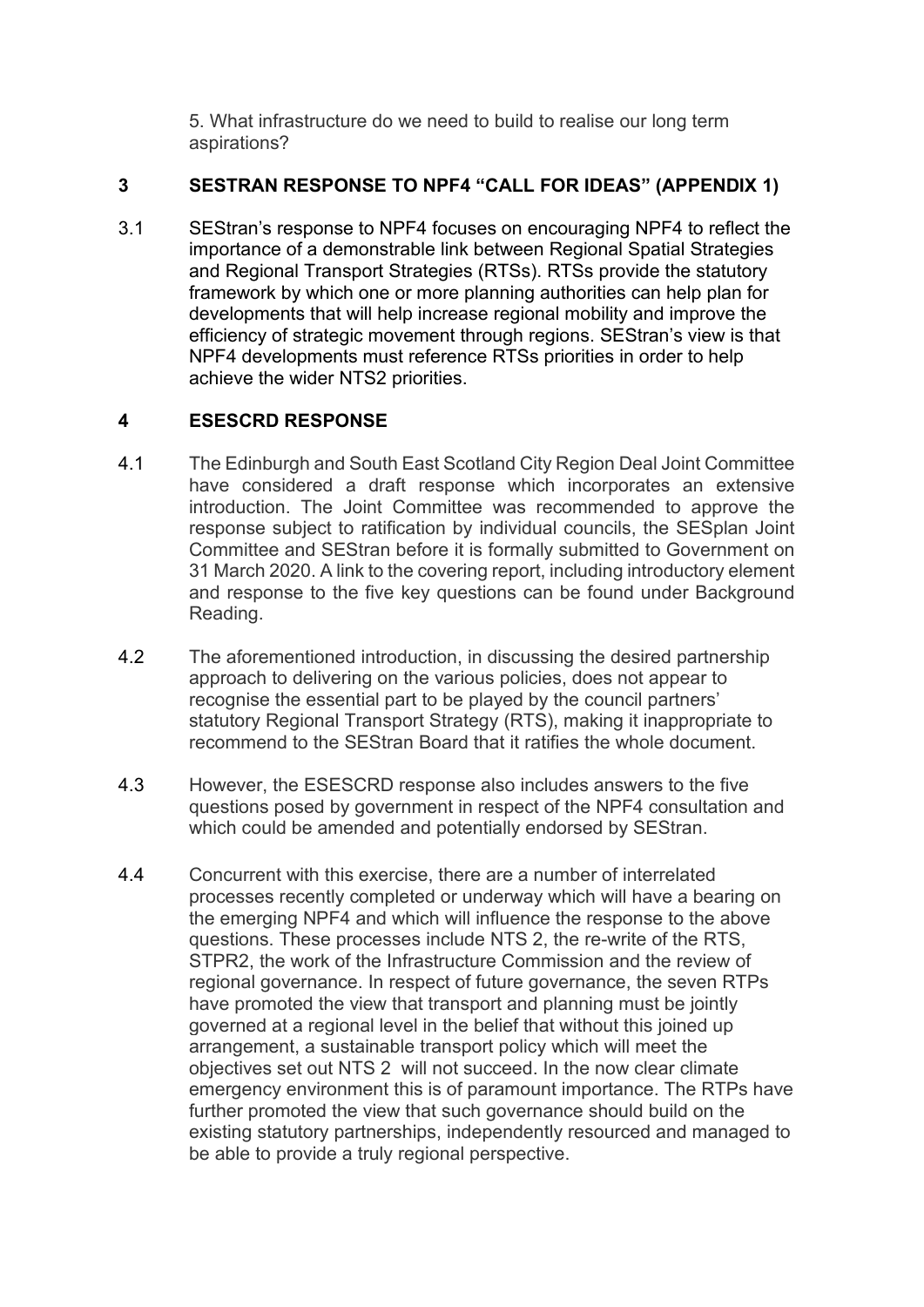### **5 EAST LOTHIAN COUNCIL'S NPF4 CALL FOR IDEAS – SUMMARY OF KEY POINTS (APPENDIX 3)**

5.1 At its meeting on 25 February 2020, East Lothian Council considered key elements of an early draft response to the NPF4 Call for Ideas, and the relevant extract of that report has been included at **Appendix 3**. This outline of East Lothian Council's proposed response to NPF4 will be included within a wider report to be approved under delegated authority before being submitted to the Scottish Government by the 31<sup>st</sup> March. The description of the key elements of developments proposed in the East Lothian area will form the basis of a response to the five standard NPF4 questions. The proposed outline for the Council's NPF4 submission accords with the RTS objectives and policies, and provides context for the role of the Strategy in relation to the development of key NPF4 sites.

### **6 RECOMMENDATIONS**

- 6.1 That the Partnership Board approves SEStran's draft NPF4 Call for Ideas response for submission;
- 6.2 That the Partnership Board does not ratify the entire ESESCRD Joint Committee's response to NPF4;
- 6.3 That the Partnership Board endorses the ESESCRD Joint Committee's answers to the five "Call for Ideas" questions, subject to the amendments noted, and instructs the Partnership Director to liaise with the ESES Team to conclude the submission.
- 6.4 That the Partnership Board endorses the proposed key elements of the East Lothian Response.

Jim Grieve **Partnership Director** 13 March 2020

#### **Appendices**

- 1. SEStran response to NPF4 "Call for Ideas"
- 2. ESESCRD Response to NPF4 "Call for Ideas" Questions with SEStran Amendments
- 3. East Lothian Council's NPF4 "Call for Ideas" Summary of Key Points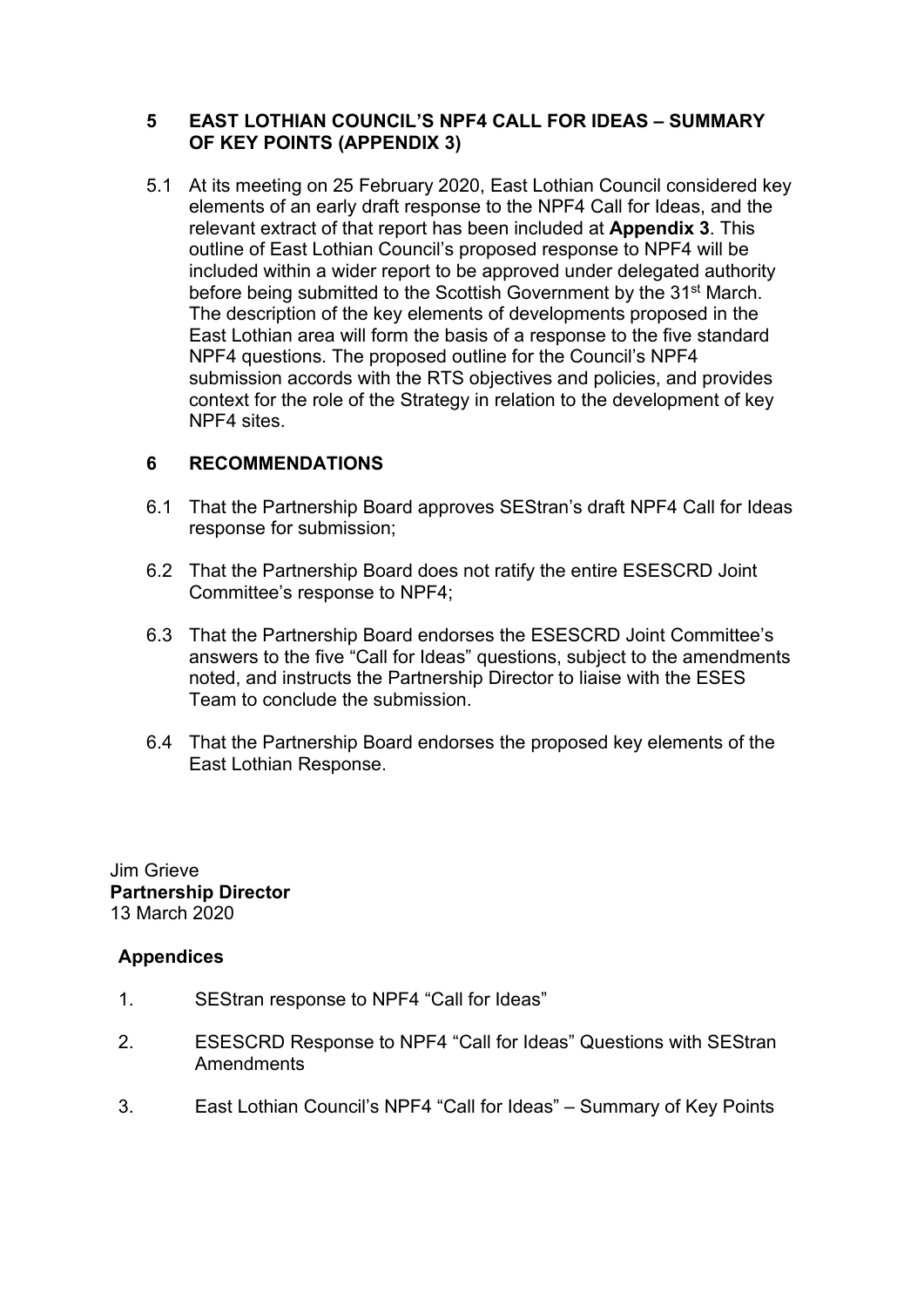| Policy<br>Implications            | None                                                                                                                                                                                                                                 |
|-----------------------------------|--------------------------------------------------------------------------------------------------------------------------------------------------------------------------------------------------------------------------------------|
| Financial<br>Implications         | None                                                                                                                                                                                                                                 |
| <b>Equalities</b><br>Implications | None                                                                                                                                                                                                                                 |
| Climate<br>Change<br>Implications | None                                                                                                                                                                                                                                 |
| Background<br>Reading             | Report: ESES Regional Response to National Planning Framework 4 "Call<br>for Ideas": https://democracy.edinburgh.gov.uk/documents/s14948/Item%205.4%20-<br>%20ESES%20REgional%20Response%20to%20National%20Planning%20with%20app.pdf |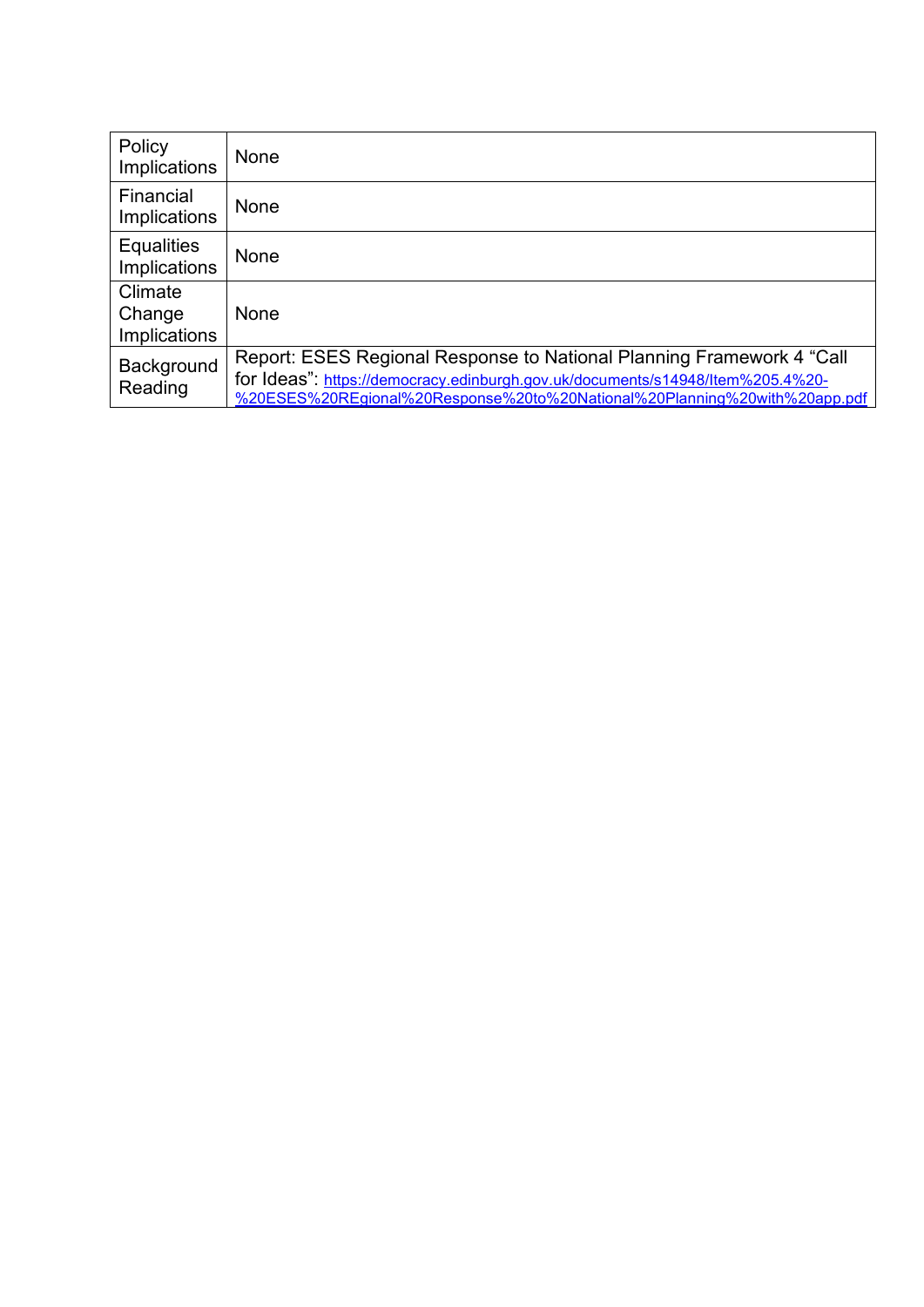#### **SEStran Response to NPF4 Call for Ideas**

#### **What do you want planning to do for your place?**

Taking into account these long term changes, we are now keen to hear your views on the future of planning in Scotland, focusing on the following questions:

#### **1. What development will we need to address climate change?**

*think about… what we will need to do to reach the target of net zero emissions by 2045; the opportunities that this could provide to support jobs and the economy; how places can be made more resilient to the long term impacts of climate change; what climate change-friendly places might look like in the future.* 

Development by its very nature is somewhat set against the ambitions of reduced emissions. In order for the economy to grow and encourage more jobs, further development is required. Mitigation can be made in as much as developments must meet high standards of sustainability for housing quality, quality of life, areas of nature and exploration of the outdoors, high quality workplaces that can be made flexible to growing trends, and transport connections that limit the ease of car use in favour of mass transit and physical exercise options.

As identified in the Infrastructure Commission for Scotland Report 2020<sup>1</sup>. an infrastructure first approach must be taken towards development. Appropriate infrastructure must be in place to be more than capable of handling long term impacts of climate change and climate events in increasing frequency in new developments and appropriate measures should be undertaken to address existing development. Planning guidance for green and blue infrastructure should be updated, (current policy dates from  $2006^2$  $2006^2$  to  $2011^3$  $2011^3$ ), to reflect the increased impact of climate change and move to regulation of implementation rather than best practice. Adopting these infrastructures will improve resilience for climate impacts whilst offering opportunities to encourage carbon capturing and boosting biodiversity in all communities.

To a large extent much residential development over the last ten years has favoured car above other transport modes, and while this is now being addressed through better development and street guidance there are opportunities to enhance neighbourhoods with sustainable solutions such as mobility hubs. SEStran through its partnership in the INTERREG Share North programme<sup>[4](#page-5-3)</sup> has shared learnings from other EU nations implementing options that provide choices for travel and convenience, such as parcel collection points and shared vehicles (cars, e-bikes, ecargo bikes). SEStran are developing a Mobility Hub Strategy that will aid the South East of Scotland regional partners in establishing hubs throughout the region following best practice. Opportunities should also be sought to implement these options in existing high-density developments. All developments both residential and commercial, need to develop from a presumption of access by public transport and active travel, in order to provide opportunities for all.

At a regional level, one key impact from the evident population shift in Scotland towards major cities, and of re-settlement from areas on west to areas on the east of Scotland, is that the levels of demand for transport will increase quickly across the

<span id="page-5-0"></span><sup>1</sup> [Infrastructure Commission Scotland](https://infrastructurecommission.scot/page/key-findings-report)

<span id="page-5-1"></span><sup>&</sup>lt;sup>2</sup> [PAN79 Water & Drainage](https://www.gov.scot/binaries/content/documents/govscot/publications/advice-and-guidance/2006/09/planning-advice-note-pan-79-water-drainage/documents/0039881-pdf/0039881-pdf/govscot%3Adocument/0039881.pdf)

<span id="page-5-2"></span><sup>&</sup>lt;sup>3</sup> [Green Infrastructure](https://www.gov.scot/binaries/content/documents/govscot/publications/advice-and-guidance/2011/11/green-infrastructure/documents/green-infrastrucutre-design-placemaking-pdf/green-infrastrucutre-design-placemaking-pdf/govscot%3Adocument/green%2Binfrastrucutre%2Bdesign%2Band%2Bplacemaking.pdf)

<span id="page-5-3"></span><sup>4</sup> [INTERREG Share North](https://northsearegion.eu/share-north/)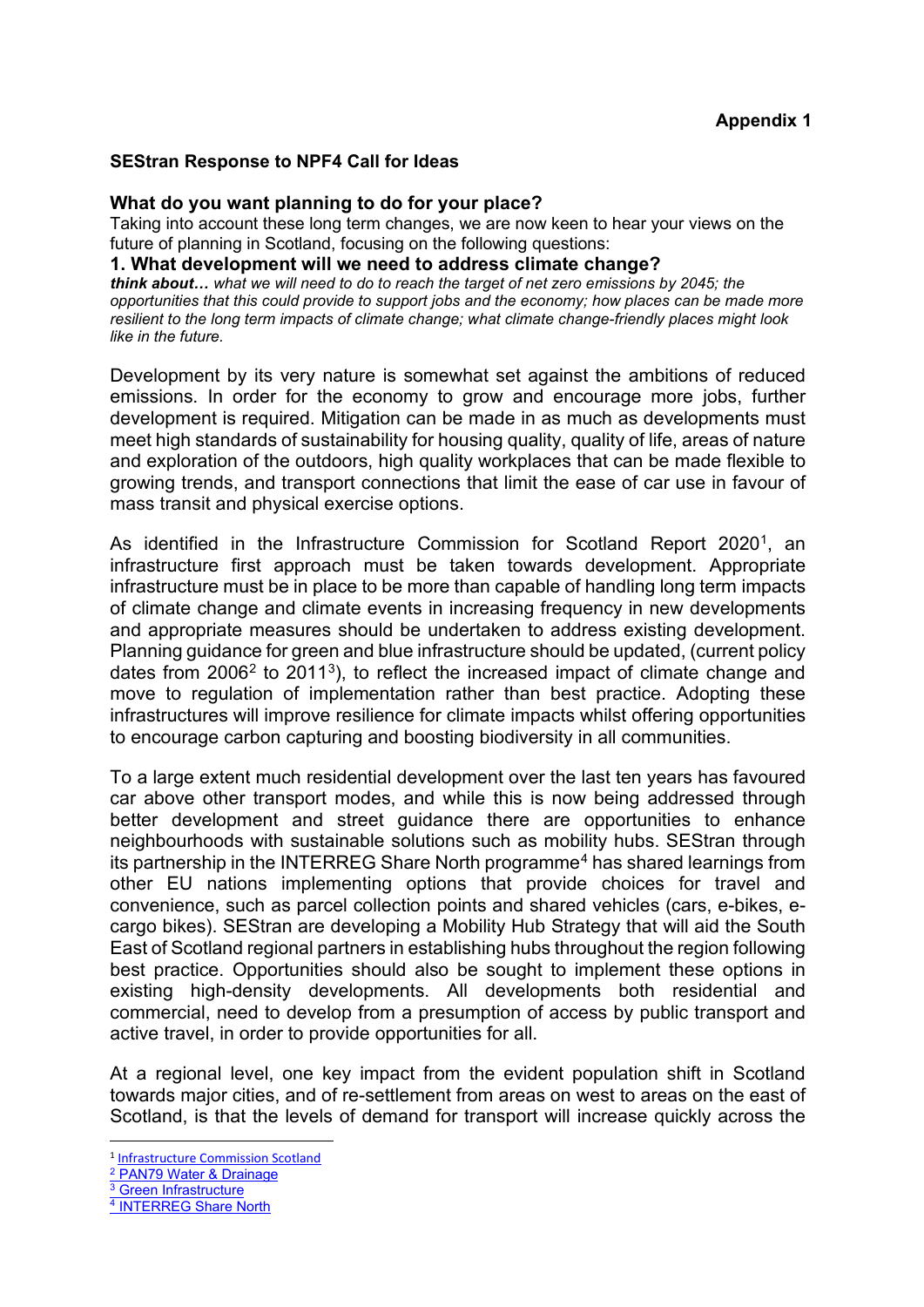entire SEStran area, impacting on transport system capacity. These trends in population movement are anticipated to continue for the next 20 or so years

In a period where rapid decarbonisation of transport is required, yet the demands for transport are increasing, strategic decisions around sustainable infrastructure investment need to be taken a regional level, to ensure objective assessment of different infrastructure and other transport investments - thus supporting overall positive outcomes across an entire region, rather than locally positive changes that have negative consequence in neighbouring areas. This is particularly relevant to the provision and standardisation of EV charging infrastructure, with opportunities to support existing re-fuelling businesses to provide for the transition to EVs and support a behaviour that is prevalent in favour of widespread neighbourhood charging locations.

Regional co-ordination of transport development and delivery is the most effective way to ensure a high level, objective approach across expanding 'travel to work' areas, during a time critical time window for achieving Scotland's Climate Change (Emissions) Act 2019 targets. The need to formally strengthen the link between RTPs Regional Transport Strategies (Statutory), and local development planning and Regional Spatial Strategies development is also time sensitive.

#### **2. How can planning best support our quality of life, health and wellbeing in the future?**

*think about… where we might want to live in 2050; how many and what types of homes we will need; how we can encourage more people to live in rural Scotland; whether we could target development to address longstanding differences in health and quality of life; whether and where we might need new settlements, and regeneration of existing communities; how places could be more inclusive, diverse, creative, vibrant, safe, resilient and empowering.* 

As with many areas within the United Kingdom there is continued evidence of a desire for home ownership. In Scotland in 2017, owner occupier and buying with a mortgage represented 63% of all households<sup>5</sup>. What this figure expresses in terms of type of home is harder to determine. In the United Kingdom there is an 80% bias for houses rather than flats for all tenure types. There remains a desire for those with family to seek housing that provides space for play and leisure in a safe environment. This continues to work against the need for higher density living when population trends continue towards urban living. This pressure is compounded by the increasing trend of smaller households, putting further demand on the stock required per head of population.

As discussed in the previous question, more green and blue infrastructure in developments and towns provide a multiplicity of benefits as expressed in the 2011 guidance documents, some of which would address the social desire for safe spaces for play and leisure. Currently there remains a desire to maximise brownfield sites for development to reduce urban sprawl, but the resultant effects often mean a less attractive location with higher living concentrations and associated externalities. Often where there is a desire to utilise a brownfield site, full consideration is not given to the wider impacts on utility demand and public services through increased density. Where a brownfield site becomes available options should be explored for green and blue infrastructures, which provide greater opportunities for permeability in towns and

<span id="page-6-0"></span><sup>5</sup> [UK Housing Review 2019](https://www.ukhousingreview.org.uk/ukhr19/index.html)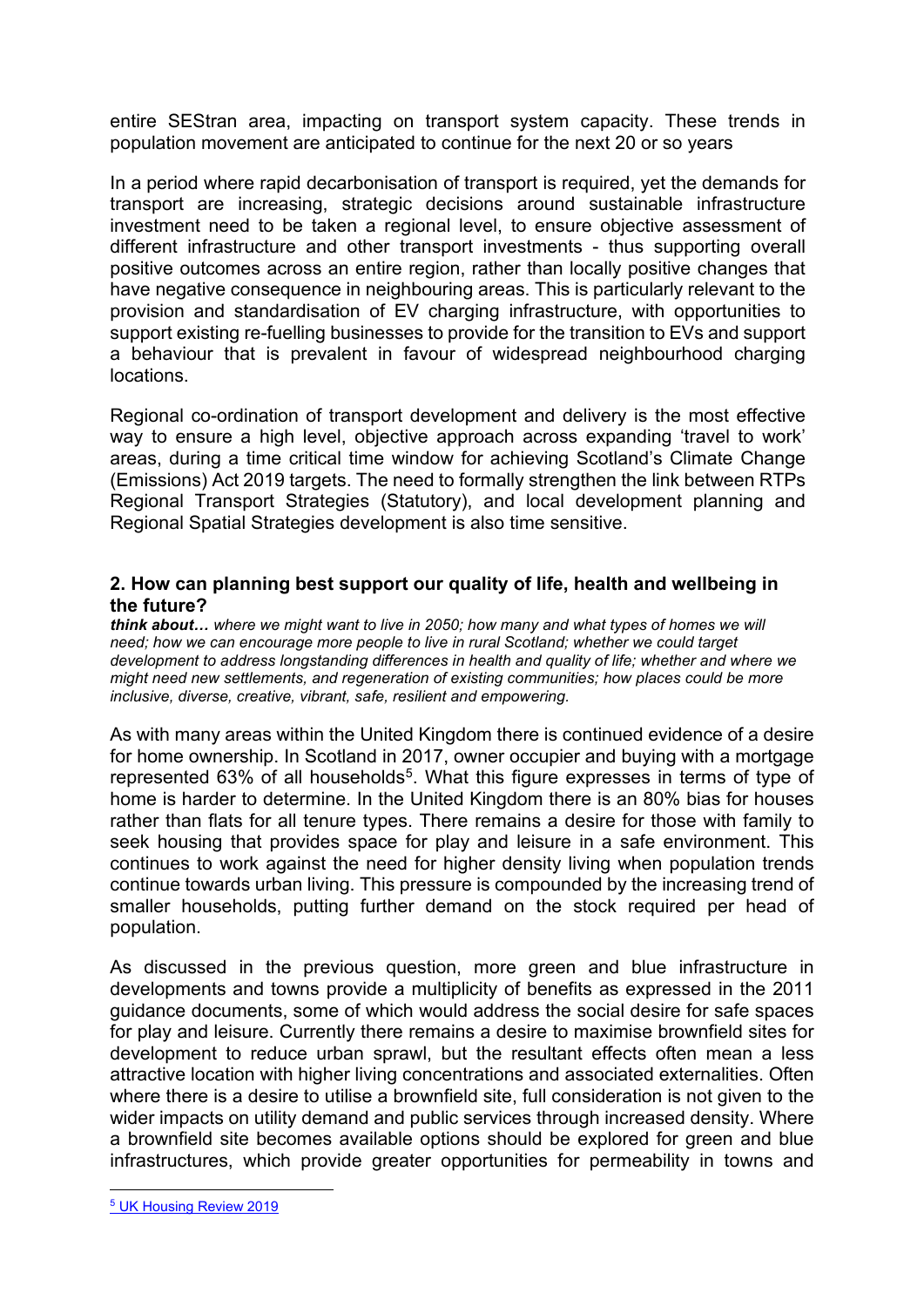places to rest, enhancing the accessibility of our communities, and opportunities for carbon capture.

New settlement areas provide the opportunity for greater wholistic planning across all directorates, however while they can provide for housing, healthcare and education, there is less influence on employment to reduce the need to travel. Additionally, connections between settlements are not often planned in advance resulting in further reliance on private cars. Greater sustainable transport provision needs to be implemented prior to the completion of developments to enable communities to access services with more travel choices. In order to facilitate this, there needs to be greater Regional governance by statute, and alignment of strategic plans across policy.

#### **3. What does planning need to do to enable development and investment in our economy so that it benefits everyone?**

*think about… what our economy might look like in 2050; how planning can anticipate and respond to the economic challenges of Brexit; what the key sectors might be and what infrastructure they may need to support them; how planning could stimulate and distribute growth; what type, scale and*  distribution of business and industrial land and premises will be needed; where significant investment *sites might be; how economic opportunities could improve, or be accessible from, places where deprivation is concentrated.* 

To be effective, the planning system must be capable of dealing not only with land use but with the broader social, environmental and economic aspects of urban ecosystems and strike a balance, in which the development needs are met in the most sustainable way. In addition, successful urban revitalisation needs an integrated longterm strategy that includes measures related to several policy areas such as mobility, housing, cultural heritage, start-up support. This can be achieved through effective, regional governance of these policy areas.

There is clear evidence that a lack of accessibility to transport options has a limiting effect on opportunities and that those who are least skilled, or remote from the labour market have the least location flexibility in seeking new job or training opportunities. Therefore, SEStran views transport and accessibility/affordability of transport as integral to an inclusive economy. The links between transport, health and employability are complex but it is clear from academic evidence that mental and physical health are negatively affected if an individual is not able to participate fully in society, and a lack of transport options can be a contributory factor. Active travel, however, could be part of the solution in breaking down such barriers.

In supporting the ambitions of the new National Transport Strategy, existing road infrastructure must be optimised for the use of sustainable transport modes, creating a viable option for mode shift. This could be achieved by consideration for more bus only routes to address congestion on strategic movement corridors. Further opportunities from this prioritisation would arise for autonomous bus use along such routes, drawing lessons from the forthcoming ForthCAV project. Critically these supporting infrastructures need to make connections with transport hubs including access to airports, to facilitate public transport and active travel, ensuring connections from all surrounding areas.

In recognition of the gateway role to the South East of Scotland, the SEStran region is home to a large concentration of freight operations. A detailed assessment of the necessary infrastructure, operational financial and contractual requirements needs to be undertaken to ensure buy-in and commitment to a sustainable freight strategy. It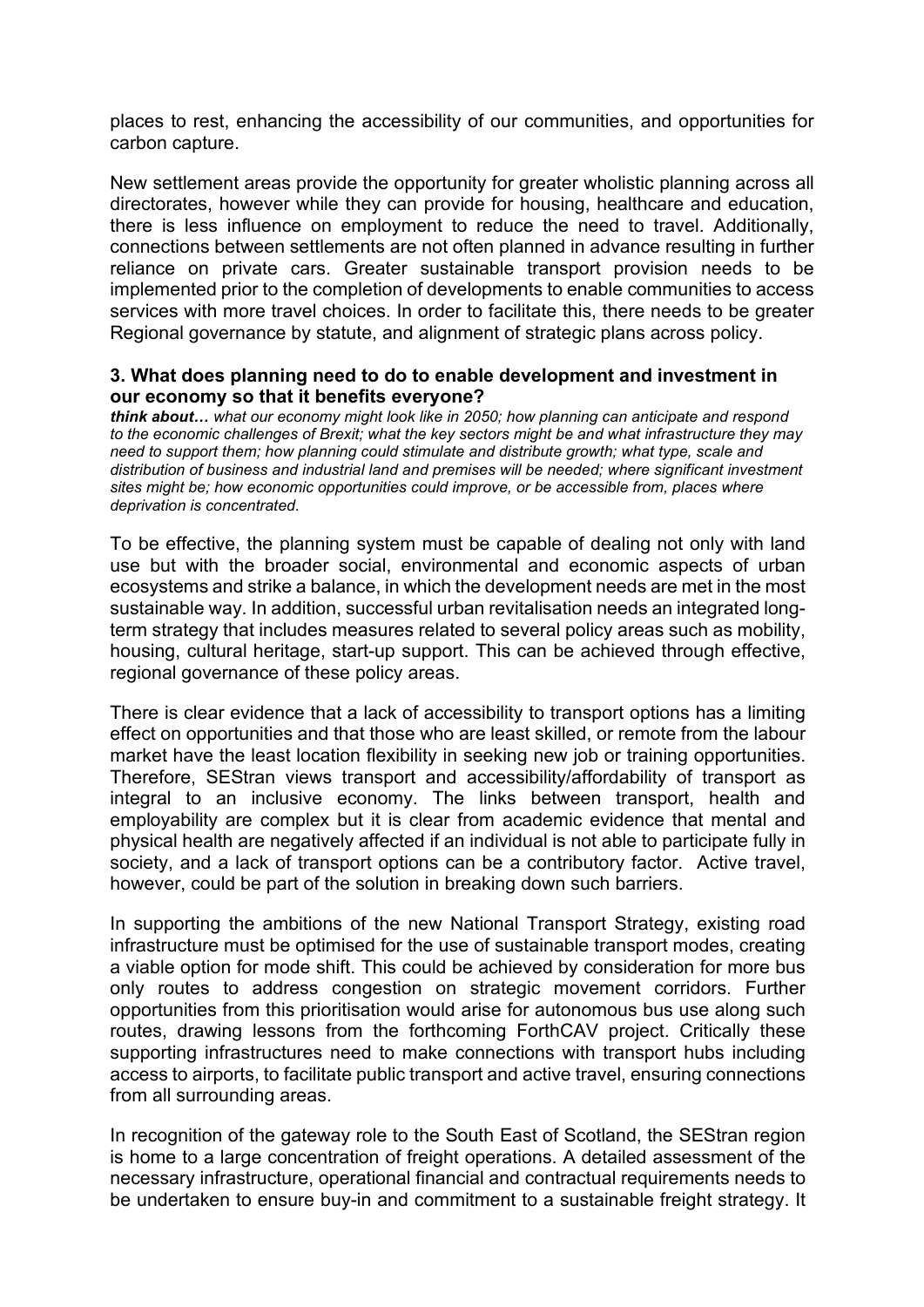must be linked to policy development at a local, regional and national level whilst sustaining economic activity.

NTS2 recognises the importance of freight to the success of Scotland's economy, but also urges to ensure that the negative impacts generated by the movement of goods vehicles are addressed "The freight sector will have to respond to the increasing need to decarbonise through the use of new technologies and business models, as well as adapting to changing demands of consumers." Planning decisions nationally need to support opportunities to maximise freight by modes other than road, while at regional and local levels freight hubs on the periphery can service towns and cities with ULEVs and e-cargo bikes.

To aid the transition of freight from reliance on road transport, opportunities should be sought to optimise sea transport where practical. Planning decisions to reduce congestion around ports would make this option more attractive to operators and allow for action on tackling emissions in these areas.

SEStran through its partnership in the INTERREG SURFLOGH<sup>[6](#page-8-0)</sup> programme has shared learning from other EU nations and direct experience in Edinburgh supporting first and last mile delivery through the use of cargo bikes and urban consolidations centres (UCCs). Planning decisions will require mixed use developments to facilitate such freight hubs and consolidation points in strategic locations around cities and towns.

Regional Transport Strategies provide the necessary framework to ensure adequate investment into public transport provision, intermodal hub development and other regional transport investment decisions that support sustainable movement in the region.

Without Regional coordination of interventions there is a significant risk of poor connectivity between neighbouring local infrastructure investments or overreliance of car / road use. This could potentially constrain economic growth potential across city regions and around key NPF4 development sites.

### **4. What policies are needed to improve, protect and strengthen the special character of our places?**

*think about… what special places will need protection in the future.; what the future might be for our rural, coastal and island communities; how we could unlock the potential of vacant and derelict land; what our city and town centres might look like in the future; whether we need to think about the concept of green belts; how we can get the most out of our productive land; how we can protect and restore peatland; how we can plan blue and green infrastructure; what we can do to protect and enhance biodiversity; and how we can strengthen the character and heritage of our many different places.* 

In 2017 , 40% of dwellings fell below the Scottish housing Quality standard and, while this marks a near 30% improvement over 15 years, it continues to highlight that there are inequalities in the places where people live. Of particular note is that almost 9000 homes were deemed to be not healthy, safe or secure. This represents more than half of all housing completions in Scotland for that year (UK housing review 2019). While this represents a clear shortage of quality housing, the continued delivery of

<span id="page-8-0"></span><sup>6</sup> [INTERREG SURFLOGH](https://northsearegion.eu/surflogh/)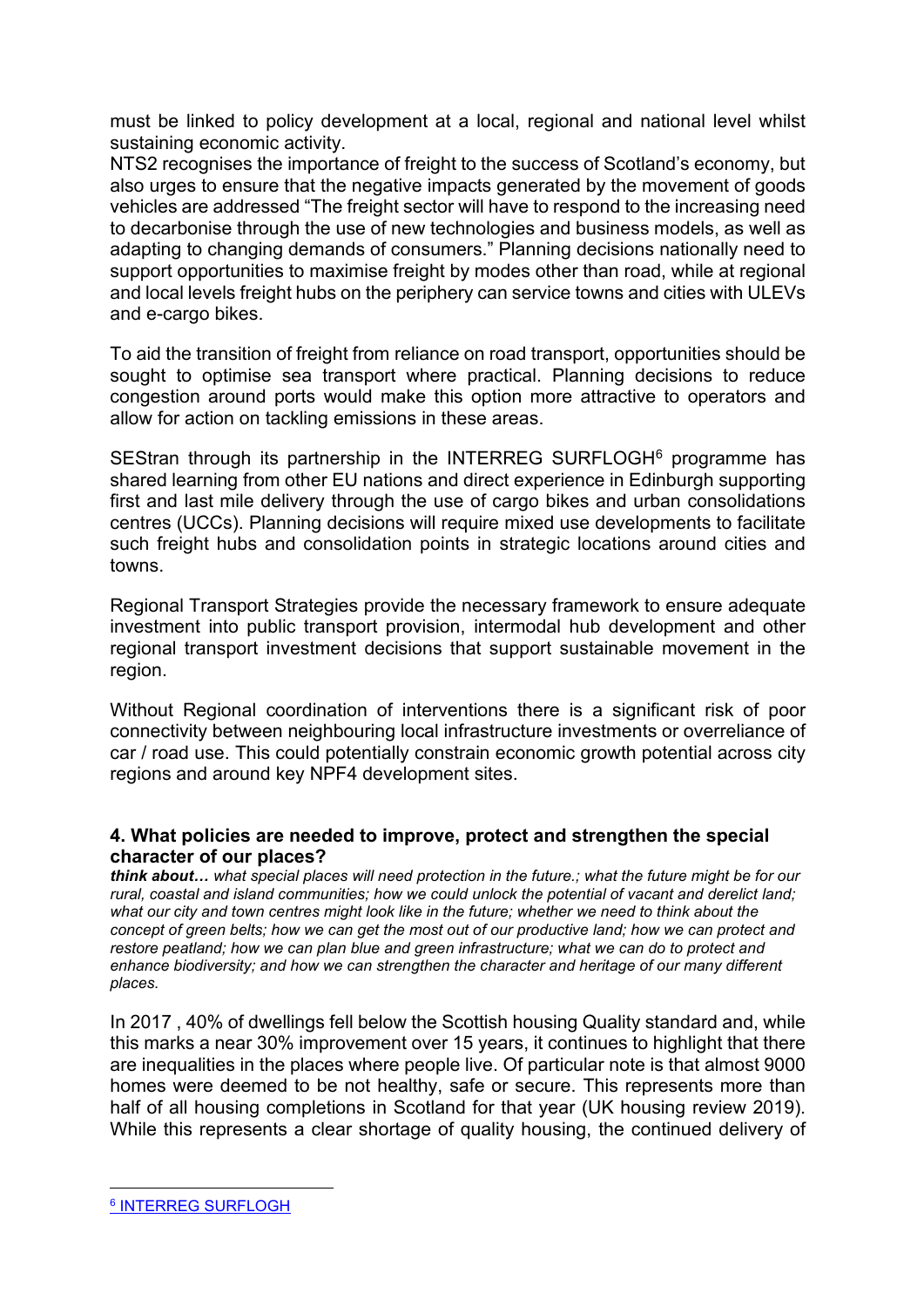housing that takes no cognisance of historical design weakens the character and heritage of our places.

For a number of years, the Scottish Government has had the ambition to integrate policy across portfolios to best utilise investment and produce a holistic and integrated solution. SEStran would continue to advocate for this approach but to date there has not been a suitable framework to act on. Effective, statutory regional governance can elicit collaboration from multiple local authorities across a spectrum of policy areas. If such bodies are fully resourced, they can add capacity to their respective regional areas in the direct delivery of initiatives to address gaps on the policy fringe. Examples of joined up policy can arise from innovative flood prevention schemes where infrastructure enhances public realm for places to dwell, places to play, provision of safe walk and cycling routes, and enhancing biodiversity which could easily be replicated in Scotland[.7](#page-9-0)

### **5. What infrastructure do we need to build to realise our long term aspirations?**

*think about… what infrastructure we will need in the future; how we can make better use of existing infrastructure capacity, including through innovation; where transport connections will be needed to support future development; where our international gateways, hubs and links will be in a post-Brexit world; how we can sustain our lifelines; how digital connectivity could change the way we live and work; where our natural resources for energy are; and what emerging and future technologies we will need to plan for.* 

The different categories of infrastructure all have a role to play with respect to the identified drivers. However, it must be reiterated that good quality transport provision is fundamental to support all of these categories: the built environment of housing; public infrastructure such as education, health, justice and cultural facilities; safety enhancement such as waste management or flood prevention; and public services such as emergency services and resilience. This is because all these categories require people, goods and services to move freely to enable the delivery of their services. Therefore, a balanced approach is required which should reflect the importance of investment in transport infrastructure that delivers low carbon solutions to promote economic growth and the other key overall objectives.

<span id="page-9-0"></span><sup>7</sup> [Aarhus Surface Water Project](https://naturvation.eu/nbs/arhus/climate-adaptation-risvangen)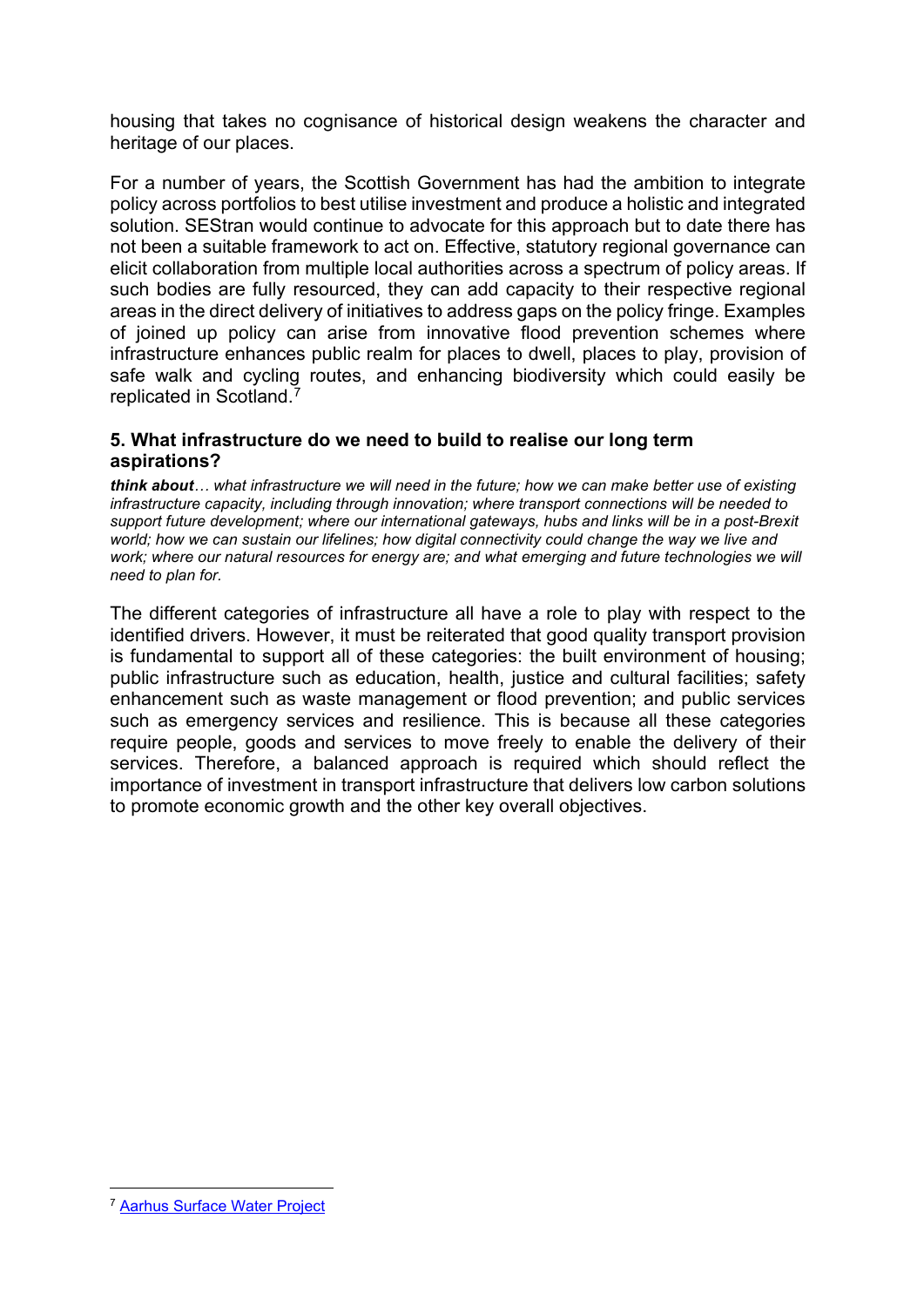## **Appendix 2.**

### **ESESCRD Response to NPF4 Call for Ideas Questions with SEStran Amendments**

The following extract is from the report ["ESES Regional Response to National](https://democracy.edinburgh.gov.uk/documents/s14948/Item%205.4%20-%20ESES%20REgional%20Response%20to%20National%20Planning%20with%20app.pdf)  [Planning Framework 4 "Call for Ideas"](https://democracy.edinburgh.gov.uk/documents/s14948/Item%205.4%20-%20ESES%20REgional%20Response%20to%20National%20Planning%20with%20app.pdf). The extract shows ESESCRD answers to the five questions which can be endorsed subject to the SEStran amendments shown in red:

#### **Report approved 6 March 2020.**

#### *"Question 1: What development will be needed to address climate change?*

Planning authorities and regional partnerships have been invited to prepare interim regional spatial strategies to inform the content of the National Planning Framework. The ESESCRD City Regional Deal partners intend making submissions on this but the work to inform those submissions is not yet complete.

However, the spatial strategy is likely to build upon the RTS and the strategy set out in the second Strategic Development Plan for Edinburgh and the South East of Scotland (SDP2) with an addition to incorporate the strategy for North East Fife to reflect the geographical extent of the City Region Deal and the agreed extent of the geography for the Interim Regional Spatial Strategy. Additionally, it will outline a series of measures to respond to both the challenges and opportunities presented by climate change.

Although SDP2 was rejected by the Minister this was a result of the Minister not being satisfied that the transportation impacts of the strategy had been properly assessed. There was no indication that the spatial strategy of that document was not acceptable to the Minister and given that the strategy was agreed by all SESplan partners it is appropriate that, along with the RTS, this forms the basis of the Interim Spatial Strategy.

If the South East of Scotland is to continue to be the engine room of national economic growth in Scotland, the levels of growth set out in SDP2, and the associated spatial strategy, will have to be supported. It should be the role of NPF4 to ensure co-ordination of investment to allow the levels of growth to be achieved is in keeping with the Regional Transport Strategy for the SEStran area. Sustainable growth should not be put at risk as a result of un- coordinated infrastructure responses.

The SDP2 action programme identified the necessary infrastructure to support growth and the strategic elements should feature in NPF4 as a base line. However, a further review should be undertaken in the context of the Infrastructure Commission's report, along with the emerging new RTS and STPR2 to see if the interventions set out can be achieved in a way which ensures economic growth while minimising the need to travel by unsustainable means and minimising the impact of existing capacity.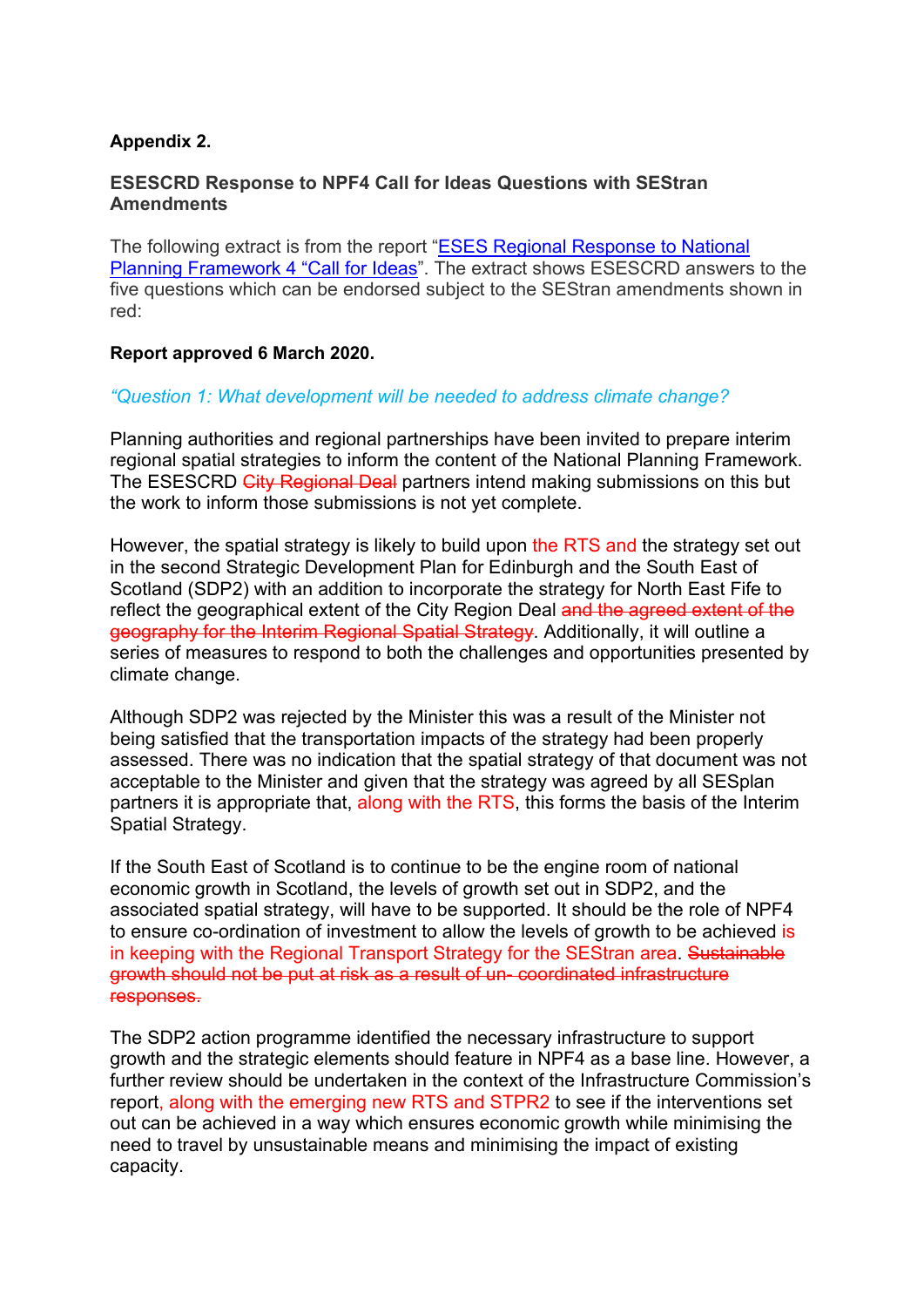#### *"Question 2: How can planning best support our quality of life, health and wellbeing in the future?*

Although the South East of Scotland is characterised by economic success this continues to mask significant disparity and disadvantage in the region. The success and prosperity in the region is not experienced by all both the Scottish Borders and Fife sit across more than one region with Tayside (Fife) experiencing medium growth and the South (Scottish Borders) experiencing low growth when considering comparable economic performance.

- Too many people unable to move on from low wage and low skill jobs.
- There are pockets of multiple deprivation with nearly a fifth of our children living in poverty.
- Housing need and demand is outstripping supply, especially affordable housing.
- Lack of connectivity and affordable public transport options both within and across boundaries particularly in many of our rural areas leaving communities disconnected from places of work and opportunity.
- A just transition to a low carbon economy  $-$  the region is regional partners and operators are currently considering how best to deliver a just transition to a zerocarbon future. This can only be achieved through collective ambition, investment and resources. Ensuring sustainable economic growth which increases opportunity for everyone in the South East of Scotland, while protecting our most important environmental assets is key to ensuring quality of life, health and wellbeing. This will require positive intervention to ensure that those who are furthest from the market, both physically and educationally are able to access employment and training opportunities. To support this the National Planning Framework should:
- Recognise that a diverse economy will require a range of house types and tenures in the region.
- Establish tenure specific housing targets for the region which are supported by an evidence base of demand for each housing tenure.
- Establish land use strategies which encourage the use of brownfield land before development on greenfield sites.
- Recognise that land use strategies must support supported by a the regional transport strategy which works to deliver a broad range of outcomes for people and communities, and does not, nor will not focus solely on maximising capacity and speed for city to city journeys, but which ensures equality of access to regional hubs for all communities and areas of growth.

### *"Question 3: What does planning need to do to enable development and investment in our economy so that it benefits everyone?*

While the economy in the South East of Scotland remains the most significant contributor nationally, there continue to be risks to the economic success of the area. To respond to change the region must be able to adapt. This requires a policy framework which provides certainty to businesses and communities but is flexible enough to respond to economic change which could occur rapidly and potentially without warning. The policy framework must recognise the changes which will result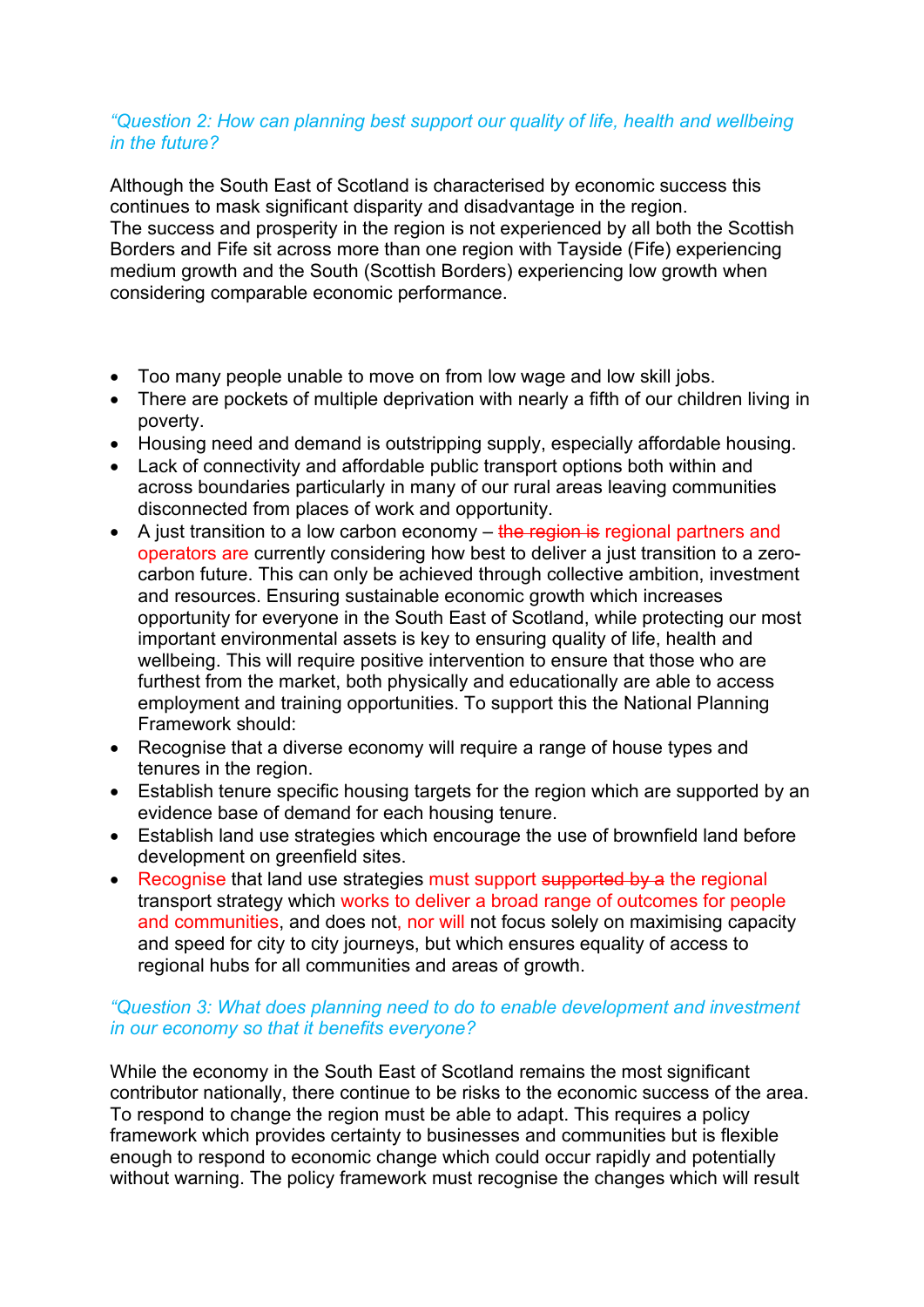from technology and the changes which will be necessary to respond to climate change. To support this the National Planning Framework should:

- Ensure that there is a strategy for sustainable growth which benefits all parts of the South East of Scotland while protecting important environmental assets.
- Take positive action to avoid the creation of dormitory towns except in circumstances where they are focused on the most sustainable transport options.
- Support measures to increase workforce mobility in the South East of Scotland, especially for residents of disadvantaged communities, primarily through affordable public transport.
- Establish a requirement for developers to deliver priority routes for active travel and public transport to and from the new strategic housing sites, as well as from main centres of population to centres of employment, education and training.
- Focus on the routes where investment in bus priority measures will have the greatest impact on modal shift and supporting the more disadvantaged communities.
- Interventions that, individually and/or collectively, demonstrably address climate change and reduce carbon emissions.
- Considering potential longer-term schemes for tram, light rail and heavy rail.
- Provide a framework for the transition to sustainable methods of construction.
- Set a framework for accredited carbon offsetting which will support the transition to a net carbon zero city region.
- Consider the Major Areas of Change highlighted in the main body of this response as potential National developments.

## *"Question 4: What policies are needed to improve, protect and strengthen the special character of our place?*

The Edinburgh and South East Scotland city region is internationally recognised as both a leisure destination and a place to do business. However, that success risks the very basis of that success the region could become a victim of its own success. It is recognised that Edinburgh is in danger of overheating as both a leisure destination and a place to do business while at the same time significant capacity for growth exists elsewhere in the city region. The partners have a role in promoting the advantage of the area outwith the city centre, but more co-ordinated action is required to ensure that these locations become destinations of choice. To support this, the National Planning Framework should:

- Establish a policy framework which protects the region's most important environmental assets from development.
- Support the development of green networks across the region which provide, opportunities to increase access to the countryside, biodiversity and carbon reduction.
- Recognise the significant economic benefit which is derived from tourism to the region and ensure that the infrastructure necessary to support sustainable tourism is prioritised.

*"Question 5: What infrastructure do we need to build to realise our long-term aspirations?*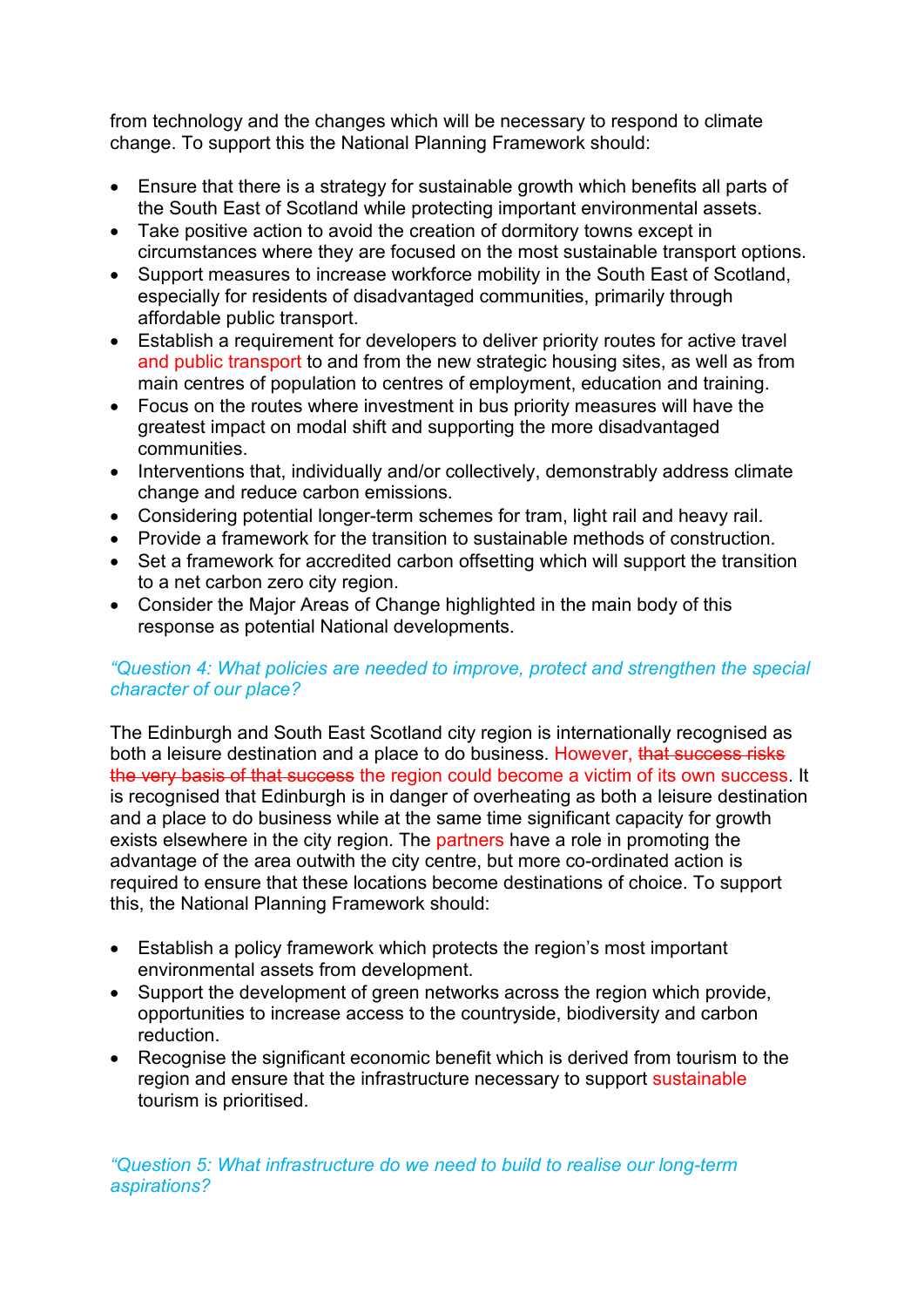Supporting sustainable economic growth will require a range of infrastructure interventions. That will inevitably require both new infrastructure and investment in current infrastructure to ensure that capacity is being maximised. Historically, the public sector has been adept at identifying the necessary infrastructure – for example through development plan action programmes – but has been less successful in ensuring delivery of the infrastructure because, in most cases, delivery is outwith the control of local authorities and regional partnerships. City Partners in the Region Deal Partners recognise the role of the Infrastructure Commission in securing coordination of infrastructure investment and delivery and the work of the commission should be incorporated within the NPF. But the work of the commission also needs to be recognised in the National and Regional Transport Strategies and other national strategies. There should be one infrastructure plan for the country which prioritises requirements and identifies funding solutions. The NPF should set growth targets based on the delivery of infrastructure improvements and not the other way around. In establishing that framework a fundamental rethink is required. In order to ensure sustainable economic growth existing road and rail infrastructure capacity should be maximised. Together with reducing the need to travel, there should be a focus on modal change of freight from road to rail and or sea. Although rail infrastructure is under pressure during the day time, significant capacity exists at night. Moving greater volumes of freight from road to rail would free up capacity on the road infrastructure to support sustainable travel while reducing the need for further investment in road infrastructure. This should be done in parallel with investment in public transport infrastructure to making community travel by bus a realistic option, particularly for those journeys not focused on regional hubs. To support this the National Planning Framework should:

- Establish an Action Programme for infrastructure requirements in each region.
- Ensure that the Action Programme prioritises the delivery of infrastructure having regard to economic impact of providing that infrastructure and the level of growth it would support.
- Establish a funding mechanism or enhance regional mechanisms to ensure delivery of the necessary infrastructure.
- Support measures to ensure that developers build homes which are sustainable and can support homeworking and the use of low carbon technologies including the provision of electric vehicle charging points.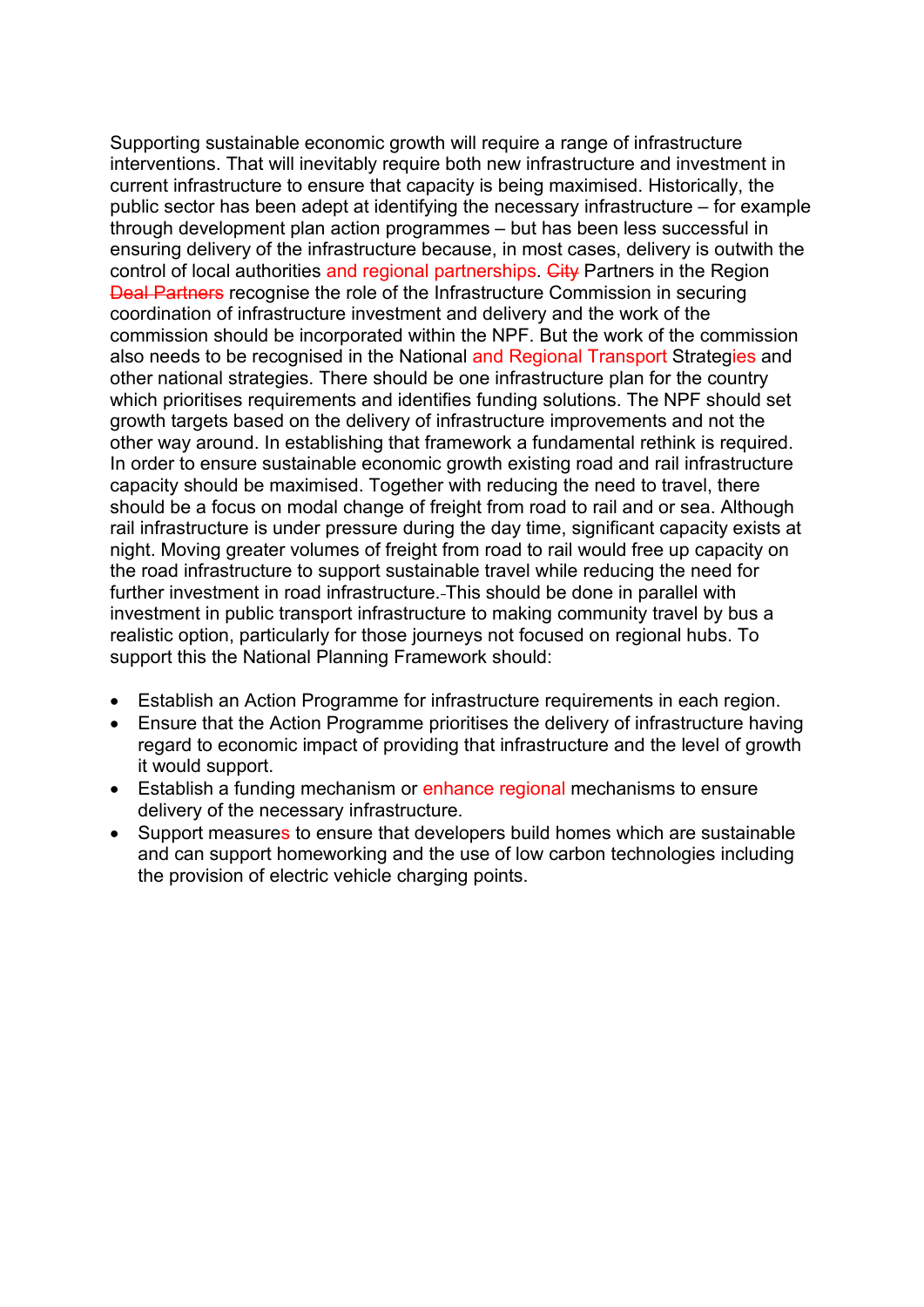# **East Lothian Council's NPF4 Call for Ideas – Summary of Key Points for NPF Submission Blindwells/Cockenzie/Climate Change Zone**

The following paragraphs are an extract from a Report to East Lothian Council: Item 07 [Development Planning: National Planning Framework 4/Regional Spatial](https://www.eastlothian.gov.uk/download/meetings/id/21332/07_development_planning_national_planning_framework_4regional_spatial_strategies_and_local_development_plan)  [Strategies and Local Development Plan](https://www.eastlothian.gov.uk/download/meetings/id/21332/07_development_planning_national_planning_framework_4regional_spatial_strategies_and_local_development_plan)

#### **Report approved 25 February 2020.**

#### **"Summary of Key Points for NPF Submission Blindwells/Cockenzie/Climate Change Zone**

For the submission these three proposals will be identified as being of national importance with the possibility of them together being an area of opportunity and coordinated action. They provide the opportunity for the progression of influential, innovative and carbon neutral places. The submission will focus on the following points:

- Blindwells new settlement should be identified in NPF4 as being of national importance. It is one of seven key strategic sites within the Edinburgh and South East Scotland City Region Deal. The Scottish Government has committed to help enable the delivery of such sites. The Blindwells Development Area is unique. The ELLDP2018 plans for a future expansion of Blindwells from the 130 hectares BW1 allocated site into the 410 hectare safeguarded BW2 site; this safeguarded expansion land is subject to demonstrable collective landowner willingness to promote a comprehensive solution for the Blindwells Development Area, the satisfactory outcome of ongoing technical work, the formation of a public–private partnership, the development of a viable business case and a comprehensive solution and delivery vehicle that will ensure the delivery and completion of a single new town. There is also scope to consider the innovative deployment of powers within the 2019 Act, such as a Masterplan Consent Area, as well as the potential use of other similar statutory instruments.
- The Blindwells New Town Development Area and former Cockenzie Power Station site, taken together, are 625 hectares, the vast majority of which is previously developed land. This is likely the largest such opportunity in Scotland. Over 30 years, these projects could enable significant new employment and economic development opportunities. They could deliver a substantial quantum of new homes, including affordable homes, as well as a new regional town centre and new infrastructure, including green and blue and low carbon infrastructure.
- The former Cockenzie Power Station site is also unique and requires to be identified of national importance in the NPF. It provides around 70 hectares of land now in public ownership (much of it brownfield). Circumstances have changed in relation to previous ambitions within NPF3 for the delivery of thermal generation and carbon capture and storage here. Although the package of uses for the Cockenzie sites continues to be explored, there will be a focus on